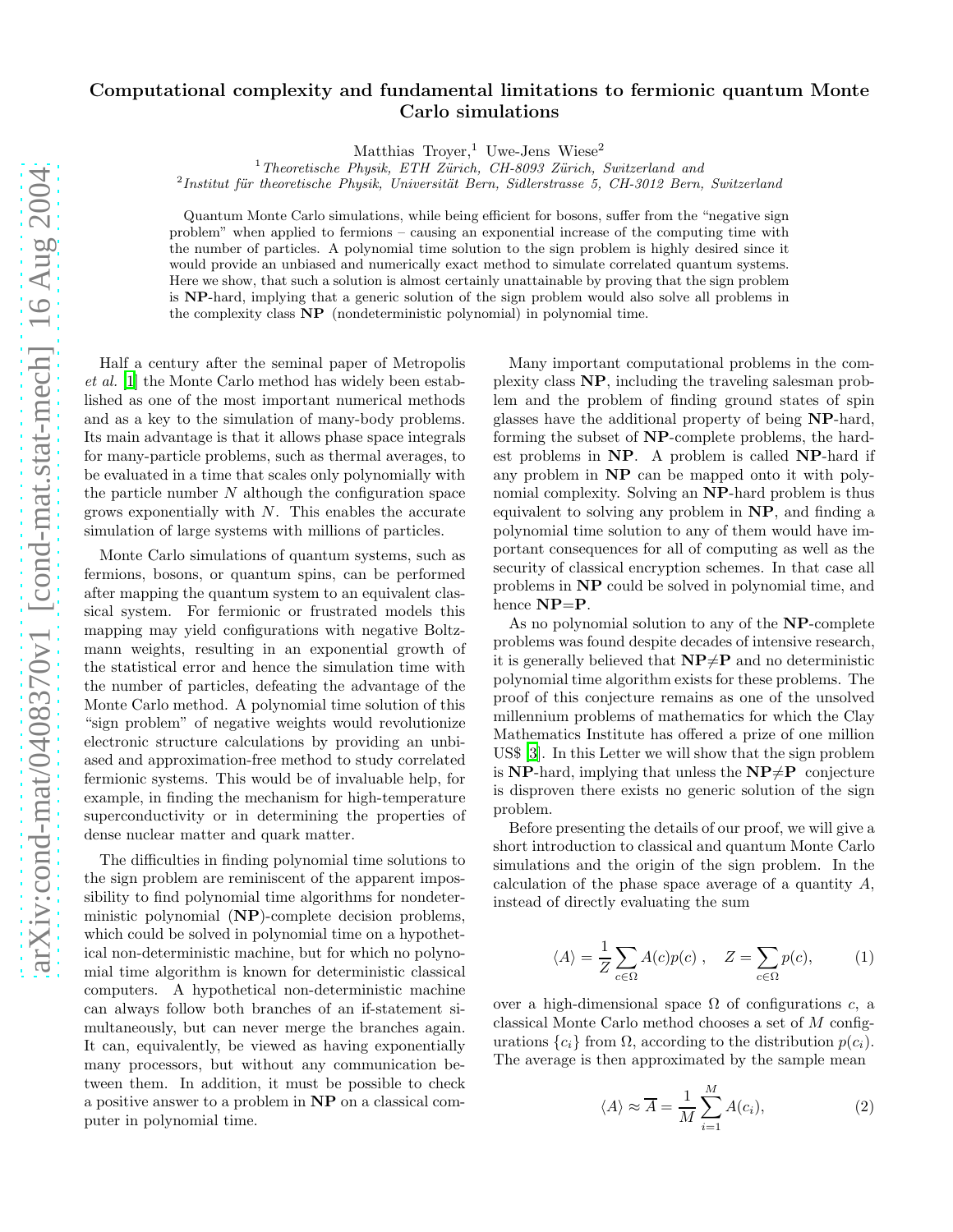within a statistical error  $\Delta A = \sqrt{\text{Var}A(2\tau_A + 1)/M}$ , where VarA is the variance of A and the integrated autocorrelation time  $\tau_A$  is a measure of the autocorrelations of the sequence  $\{A(c_i)\}\$ . In typical statistical physics applications,  $p(c) = \exp(-\beta E(c))$  is the Boltzmann weight,  $\beta = 1/k_BT$  is the inverse temperature, and  $E(c)$  is the energy of the configuration  $c$ .

Since the dimension of configuration space  $\Omega$  grows linearly with the number  $N$  of particles, the computational effort for the direct integration Eq. [\(1\)](#page-0-0) scales exponentially with the particle number N. Using the Monte Carlo approach the same average can be estimated to any desired accuracy in *polynomial time*, as long as the autocorrelation time  $\tau_A$  does not increase faster than polynomially with N.

In a quantum system with Hamilton operator  $H$ , instead of an integral like Eq. [\(1\)](#page-0-0), an operator expression

$$
\langle A \rangle = \frac{1}{Z} \text{Tr}[A \exp(-\beta H)], \quad Z = \text{Tr} \exp(-\beta H) \quad (3)
$$

needs to be evaluated in order to calculate the thermal average of the observable A (represented by a self-adjoint operator). Monte Carlo techniques can again be applied to reduce the exponential scaling of the problem, but only after mapping the quantum model to a classical one. One approach to this mapping[\[4\]](#page-3-2) is a Taylor expansion [\[5\]](#page-3-3):

$$
Z = \text{Tr} \exp(-\beta H) = \sum_{n=0}^{\infty} \frac{(-\beta)^n}{n!} \text{Tr} H^n
$$
(4)  

$$
= \sum_{n=0}^{\infty} \sum_{i_1, ..., i_n} \frac{(-\beta)^n}{n!} \langle i_1 | H | i_2 \rangle \langle i_2 | H | i_3 \rangle \cdots \langle i_n | H | i_1 \rangle
$$
  

$$
\equiv \sum_{n=0}^{\infty} \sum_{i_1, ..., i_n} p(i_1, ..., i_n) \equiv \sum_c p(c),
$$

where for each order  $n$  in the expansion we insert  $n$  sums over complete sets of basis states  $\{|i\rangle\}$ . The "configurations" are sequences  $c = (i_1, ..., i_n)$  of n basis states and we define the weight  $p(c)$  by the corresponding product of matrix elements of H and the term  $(-\beta)^n/n!$ . With a similar expansion for Tr[ $A \exp(-\beta H)$ ] we obtain an expression reminiscent of classical problems:

$$
\langle A \rangle = \frac{1}{Z} \text{Tr}[A \exp(-\beta H)] = \frac{1}{Z} \sum_{c} A(c) p(c). \tag{5}
$$

<span id="page-1-0"></span>If all the weights  $p(c)$  are positive, standard Monte Carlo methods can be applied, as it is the case for nonfrustrated quantum magnets and bosonic systems. In fermionic systems [\[6\]](#page-3-4) negative weights  $p(c) < 0$  arise from the Pauli exclusion principle, when along the sequence  $|i_1\rangle \rightarrow |i_2\rangle \rightarrow \cdots \rightarrow |i_n\rangle \rightarrow |i_1\rangle$  two fermions are exchanged, as shown in Fig. 1.

The standard way of dealing with the negative weights of the fermionic system is to sample with respect to



FIG. 1: A configuration of a fermionic lattice model on a 4 site square. The configuration has negative weight, since two fermions are exchanged in the sequence  $|i_1\rangle \rightarrow |i_2\rangle \rightarrow |i_3\rangle \rightarrow$  $|i_4\rangle \rightarrow |i_1\rangle$ . World lines connecting particles on neighboring slices are drawn as thick lines.

the bosonic system by using the absolute values of the weights  $|p(c)|$  and to assign the sign  $s(c) \equiv \text{sign } p(c)$  to the quantity being sampled:

$$
\langle A \rangle = \frac{\sum_{c} A(c)p(c)}{\sum_{c} p(c)} \tag{6}
$$

$$
= \frac{\sum_{c} A(c)s(c)|p(c)|}{\sum_{c} s(c)|p(c)|} = \frac{\langle As \rangle'}{\langle s \rangle'}.
$$

While this allows Monte Carlo simulations to be performed, the errors increase exponentially with the particle number N and the inverse temperature  $\beta$ . To see this, consider the mean value of the sign  $\langle s \rangle = Z/Z'$ , which is just the ratio of the partition functions of the fermionic system  $Z = \sum_{c} p(c)$  with weights  $p(c)$  and the bosonic system used for sampling with  $Z' = \sum_c |p(c)|$ . As the partition functions are exponentials of the corresponding free energies, this ratio is an exponential of the differences  $\Delta f$  in the free energy densities: $\langle s \rangle$  =  $Z/Z' = \exp(-\beta N \Delta f)$ . As a consequence, the relative error  $\Delta s/\langle s \rangle$  increases exponentially with increasing particle number and inverse temperature:

$$
\frac{\Delta s}{\langle s \rangle} = \frac{\sqrt{(\langle s^2 \rangle - \langle s \rangle^2)/M}}{\langle s \rangle} = \frac{\sqrt{1 - \langle s \rangle^2}}{\sqrt{M} \langle s \rangle} \sim \frac{e^{\beta N \Delta f}}{\sqrt{M}}. (7)
$$

Similarly the error for the numerator in Eq. (7) increases exponentially and the time needed to achieve a given relative error scales exponentially in N and  $\beta$ .

In order to avoid any misconception about what would constitute a "solution" of the sign problem, we start by giving a precise definition:

• A quantum Monte Carlo simulation to calculate a thermal average  $\langle A \rangle$  of an observable A in a quan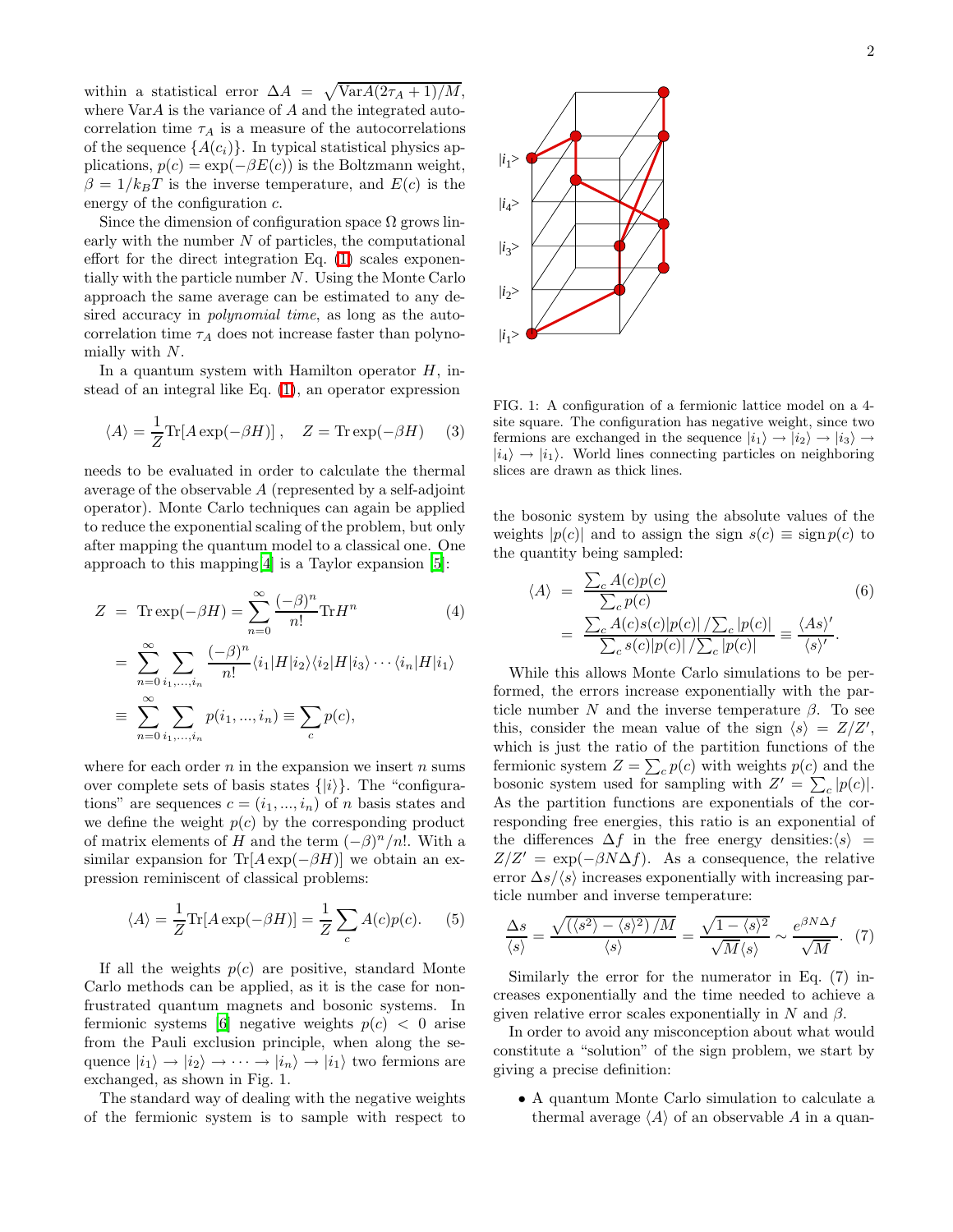tum system with Hamilton operator  $H$  is defined to suffer from a sign problem if there occur negative weights  $p(c) < 0$  in the classical representation as given by Eq.  $(5)$ .

• The related *bosonic system* of a fermionic quantum system is defined as the system where the weights  $p(c)$  are replaced by their absolute values  $|p(c)|$ , thus ignoring the minus sign coming from fermion exchanges:

$$
\langle A \rangle' = \frac{1}{Z'} \sum_{c} A(c) |p(c)|. \tag{8}
$$

<span id="page-2-0"></span>• An algorithm for the stochastic evaluation of a thermal average such as Eqns.  $(5)$  or  $(8)$  is defined to be of polynomial complexity if the computational time  $t(\epsilon, N, \beta)$  needed to achieve a relative statistical error  $\epsilon = \Delta A/\langle A \rangle$  in the evaluation of the average  $\langle A \rangle$  scales polynomially with the system size N and inverse temperature  $\beta$ , i.e. if there exist integers n and m and a constant  $\kappa < \infty$  such that

$$
t(\epsilon, N, \beta) < \kappa \epsilon^{-2} N^n \beta^m. \tag{9}
$$

• For a quantum system that suffers from a sign problem for an observable A, and for which there exists a polynomial complexity algorithm for the related bosonic system Eq. [\(8\)](#page-2-0), we define a solution of the sign problem as an algorithm of polynomial complexity to evaluate the thermal average  $\langle A \rangle$ .

It is important to note that we only worry about the sign problem if the bosonic problem is easy (of polynomial complexity) but the fermionic problem hard (of exponential complexity) due to the sign problem. If the bosonic problem is already hard, e.g. for spin glasses [\[7\]](#page-3-5), the sign problem will not increase the complexity of the problem. Also, changing the representation so that the sum in Eq. [\(5\)](#page-1-0) contains only positive terms  $p(c) \geq 0$  is not sufficient to solve the sign problem if the scaling remains exponential, since then we just map the sign problem to another exponentially hard problem. Only a polynomial complexity algorithm counts as a solution of the sign problem.

At first sight such a solution seems feasible since the sign problem is not an intrinsic property of the quantum model studied but is representation-dependent: it depends on the choice of basis sets  $\{|i\rangle\}$ , and in some models it can be solved by a simple local basis change [\[8\]](#page-3-6). Indeed, when using the eigenbasis in which the Hamilton operator  $H$  is diagonal, there will be no sign problem. This diagonalization of the Hamilton operator is, however, no solution of the sign problem since its complexity is exponential in the number of particles N.

We now construct a quantum mechanical system for which the calculation of a thermal average provides the solution for one and thus all of the NP-complete problems. This system exhibits a sign problem, but the related bosonic problem is easy to solve. Since, for this model, a solution of the sign problem would provide us with a polynomial time algorithm for an NP-complete problem, the sign problem is NP-hard. Of course, it is expected that the corresponding thermal averages cannot be calculated in polynomial time and the sign problem thus cannot be solved. Otherwise we would have found a polynomial time algorithm for the NP-complete problems and would have shown that  $NP = P$ .

The specific NP-complete problem we consider [\[7\]](#page-3-5) is to determine whether a state with energy less than or equal to a bound  $E_0$  exists for a classical three-dimensional Ising spin glass with Hamilton function

$$
H = -\sum_{\langle j,k \rangle} J_{jk} \sigma_j \sigma_k. \tag{10}
$$

Here the spins  $\sigma_j$  take the values  $\pm 1$ , and the couplings  $J_{jk}$  between nearest neighbor lattice points j and k are either 0 or  $\pm J$ .

This problem is in the complexity class NP since the non-deterministic machine can evaluate the energies of all configurations  $c$  in polynomial time and test whether there is one with  $E(c) \leq E_0$ . In addition, the validity of a positive answer (i.e. there is a configuration  $c$ ) can be tested on a deterministic machine by evaluating the energy of that configuration. The evaluation of the partition function  $Z = \sum_{c} \exp(-\beta E(c))$  is, however, not in NP since the non-deterministic machine cannot perform the sum in polynomial time.

This question whether there is a state with energy  $E(c) \leq E_0$  can also be answered in a Monte Carlo simulation by calculating the average energy of the spin glass at a large enough inverse temperature  $\beta$ . Since the energy levels are discrete with spacing  $J$  it can easily be shown that by choosing an inverse temperature  $\beta J \geq N \ln 2 + \ln(12N)$  the thermal average of the energy will be less than  $E_0 + J/2$  if at least one configuration with energy  $E_0$  or less exists, and larger than  $E_0 + J$ otherwise [\[9](#page-3-7)].

In this classical Monte Carlo simulation, the complex energy landscape, created by the frustration in the spin glass (Fig. 2a), exponentially suppresses the tunneling of the Monte Carlo simulation between local minima at low temperatures. The autocorrelation times and hence the time complexity of this Monte Carlo approach are exponentially large  $\tau \propto \exp(aN)$ , as expected for this NP-complete problem.

We now map this classical system to a quantum system with a sign problem. We do so by replacing the classical Ising spins by quantum spins. Instead of the common choice in which the classical spin configurations are basis states and the spins are represented by diagonal  $\sigma_j^z$  Pauli matrices we choose a representation in which the spins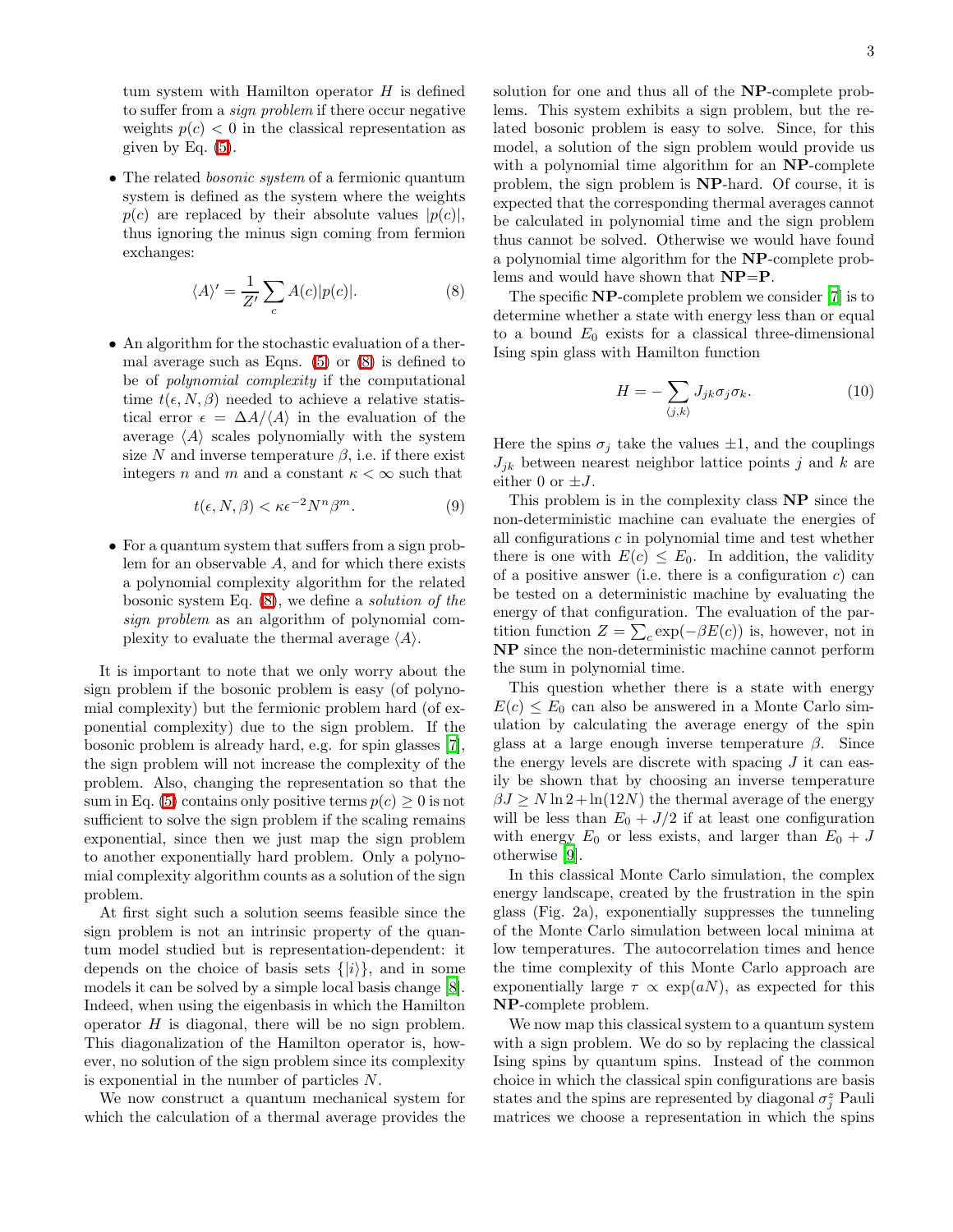

FIG. 2: a) A classically frustrated spin configuration of three antiferromagnetically coupled spins: no configuration can simultaneously minimize the energy of all three bonds. b) A configuration of a frustrated quantum magnet with negative weights: three antiferromagnetic exchange terms with negative weights are present in the sequence  $|i_1\rangle \rightarrow |i_2\rangle \rightarrow |i_3\rangle \rightarrow$  $|i_1\rangle$ . Here up-spins with z-component of spin  $\sigma_j^z = 1$  and down-spins with  $\sigma_j^z = -1$  are connected with differently colored world lines.

point in the  $\pm x$  direction and are represented by  $\sigma_j^x$  Pauli matrices:

$$
H = -\sum_{\langle j,k\rangle} J_{jk}\sigma_j^x \sigma_k^x,\tag{11}
$$

Here the random signs of the couplings are mapped to random signs of the off-diagonal matrix elements which cause a sign problem (see Fig. 2b). The related bosonic model is the ferromagnet with all couplings  $J_{jk} \geq 0$  and efficient cluster algorithms with polynomial time complexity are known for this model [\[10\]](#page-3-8). Since the bosonic version is easy to simulate, the sign problem is the origin of the NP-hardness of a quantum Monte Carlo simulation of this model. A generic solution of the sign problem would provide a polynomial time solution to this, and thus to all, NP-complete problems, and would hence imply that  $NP=P$ . Since it is generally believed that  $NP\neq P$ , we expect that such a solution does not exist.

Conclusions – By constructing a concrete model we have shown that the sign problem of quantum Monte Carlo simulations is NP-hard. This does not exclude that a specific sign problem can be solved for a restricted subclass of quantum systems. This was indeed possible using the meron-cluster algorithm [\[11\]](#page-3-9) for some particular lattice models. Such a solution must be intimately tied to properties of the physical system and allow an essentially bosonic description of the quantum problem. A generic approach like the cancellation idea [\[12\]](#page-3-10) might scale polynomially for some cases but will in general scale exponentially.

In the case of fermions or frustrated quantum magnets, solving the sign problem requires a mapping to a

bosonic or non-frustrated system – which is, in general, almost certainly impossible for physical reasons. The origin of the sign problem is, in fact, the distinction between bosonic and fermionic systems. The brute-force approach of taking the absolute values of the probabilities means trying to sample a frustrated or fermionic system by simulating a non-frustrated or bosonic one. As for large system sizes N and low temperatures the relevant configurations for the latter are not the relevant ones for the former, the errors are exponentially large.

Given the NP-hardness of the sign problem one promising idea for the simulation of fermionic systems is to use ultra-cold atoms in optical lattices to construct well-controlled and tunable implementations of physical systems, such as the Hubbard model [\[13\]](#page-3-11), and to use these "quantum simulators" to study the phase diagrams of correlated quantum systems. But even these quantum simulators are most likely not a generic solution to the sign problem since there exist quantum systems with exponentially diverging time scales and it is at present not clear whether a quantum computer could solve the NPcomplete problems [\[14\]](#page-4-0).

We like to thank S. Chakravarty, E. Farhi, J. Goldstone, S. Gutmann and G. Ortiz for stimulating discussions and acknowledge financial support of the Swiss National Science Foundation. Part of this work was supported by the Kavli Institute for Theoretical Physics and the Aspen Center for Physics.

- <span id="page-3-0"></span>[1] N. Metropolis et al., J. of Chem. Phys. **21**, 1087 (1953).
- [2] S. Cook, in Conference Record of Third Annual ACM Symposium on Theory of Computing, 151 (1971).
- [3]<http://www.claymath.org/>
- <span id="page-3-2"></span><span id="page-3-1"></span>[4] Note that the conclusions drawn in this Letter are independent of the representation.
- <span id="page-3-3"></span>[5] A.W. Sandvik and J. Kurkijärvi, Phys. Rev. B 43, 5950 (1991).
- <span id="page-3-4"></span>[6] The origin of a negative sign in frustrated quantum magnets also arises from the fermionic minus-sign of the superexchange process.
- <span id="page-3-5"></span>[7] F. Barahona, J. Phys. A 15, 3241 (1982).
- <span id="page-3-6"></span>[8] N. Hatano and M. Suzuki, Phys. Lett. A **163**, 246 (1992); T. Nakamura, Phys. Rev. B 57, R3197 (1998).
- <span id="page-3-7"></span>[9] Although Monte Carlo simulations give results for the energy only within statistical errors, these errors can be made arbitrarily small and the question can be decided with arbitrarily high confidence. Strictly speaking a polynomial time Monte Carlo solution is thus not in the class P but in the complexity class BPP (bounded probability polynomial).
- <span id="page-3-8"></span>[10] H.G. Evertz, Adv. in Physics **52**, 1 (2003).
- <span id="page-3-9"></span>[11] S. Chandrasekharan and U.-J. Wiese, Phys. Rev. Lett. 83, 3116 (1999).
- <span id="page-3-10"></span>[12] D. M. Arnow, et al., J. Chem. Phys. 77, 5562 (1982); M. H. Kalos and F. Pederiva, Phys. Rev. Lett. 85, 3547  $(2000).$
- <span id="page-3-11"></span>[13] M. Greiner *et al.*, Nature **415**, 39 (2002); W. Hofstetter et al., Phys. Rev. Lett. 89, 220407 (2002).